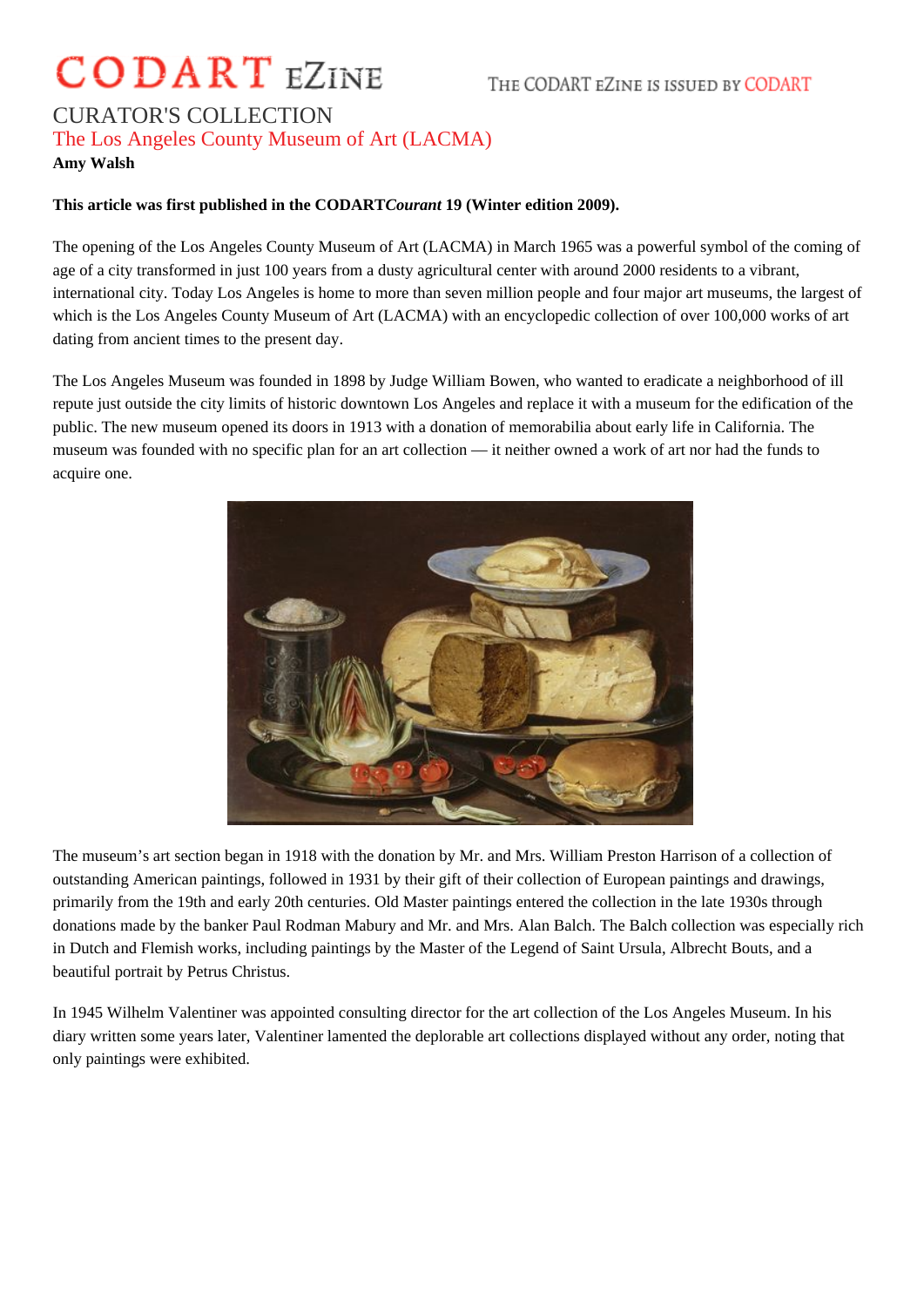

There were no sculptures, only loans of decorative arts, and no effort to show the paintings in context. Art was, furthermore, overshadowed by taxidermy habitat groups. Valentiner's effort to organize the collection historically revealed shocking gaps, but supported primarily by county funds, the museum had little money to collect art. Shortly after his arrival, Valentiner renewed his acquaintance with William Randolph Hearst, the wealthy newspaper entrepreneur and insatiable collector. In the years before his death in 1952, Hearst gave the museum enough to lay the foundation of a coherent art museum, including classical antiquities, Limoges enamels, Italian majolica, medieval sculptures, goldsmith's work, Egyptian art, and dozens of paintings, including Govert Flinck's *Portrait of a Man* and a gauche landscape by Hans Bol.



By the mid-1950s there was already a movement to establish the art collection separate from the natural history museum. Los Angeles following the Second World War was like New York City at the end of the 19th century. Men who had made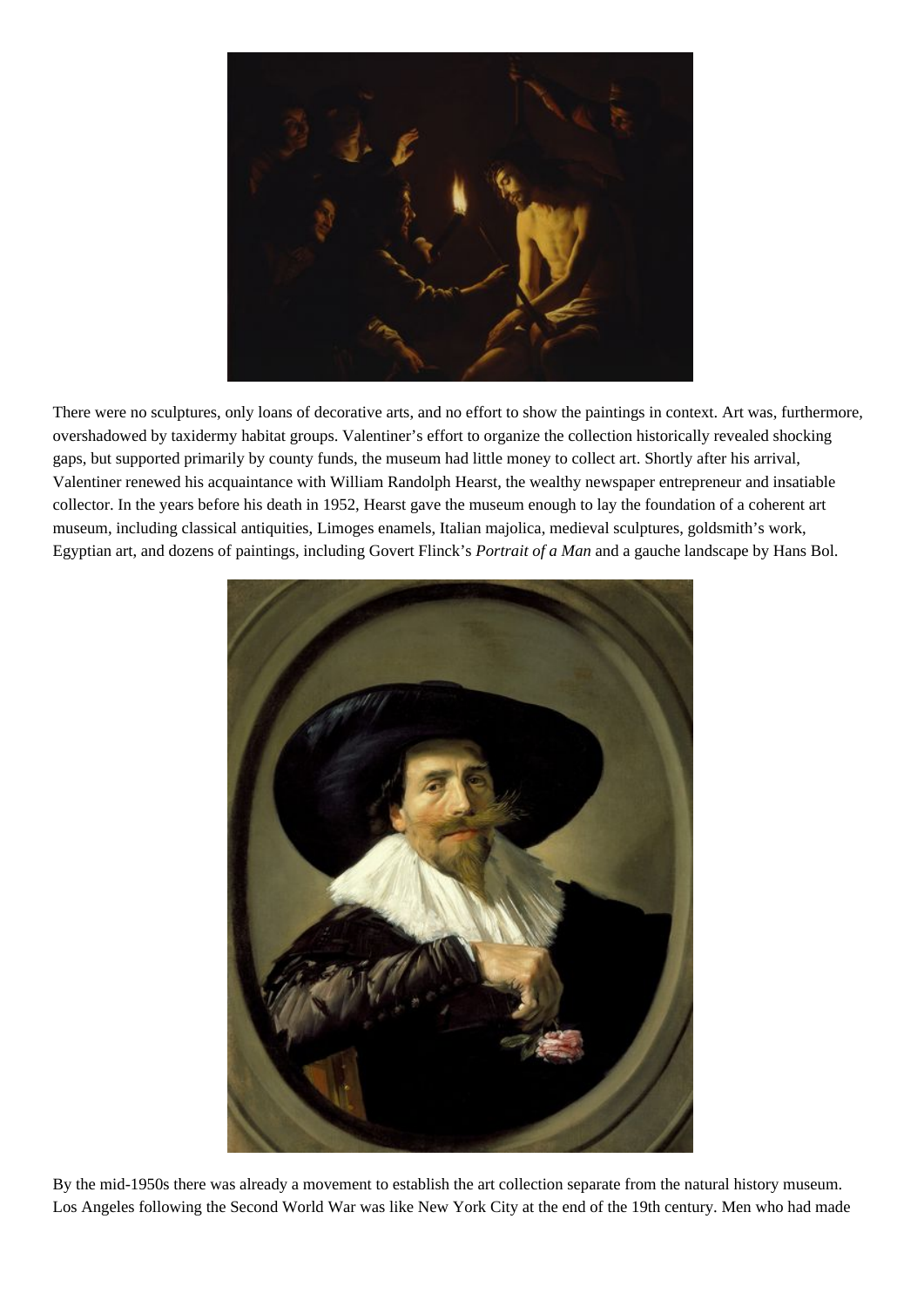personal fortunes sought to establish themselves as scions of culture both by building private collections of Old Master paintings and sponsoring the creation of major cultural institutions. The movement for an art museum was led by Norton Simon, head of Hunt Foods; Edward W. Carter, who had built the leading chain of department stores in the western United States; Howard Ahmanson, chairman of Home Savings and Loan Association, the largest institution of its kind in the U.S.; as well as the industrialists Armand Hammer, and J. Paul Getty.



Norton Simon promised to lend his collection, which included the remaining stock of Duveen Brothers that he had purchased in 1964. The collection was on loan to LACMA until the mid-70s when Norton Simon assumed control of the bankrupt Pasadena Museum of Art and installed his collection in what is now the Norton Simon Museum. Even before the departure of the Simon collection, LACMA had begun to acquire significant works of Dutch painting, including three works by Rembrandt. In 1953 J. Paul Getty gave the museum Rembrandt's 1632 *Portrait of Marten Looten*; Armand Hammer followed in 1969 with Rembrandt's *Portrait of Dirck Jansz. Pesser*; and in 1972 the Ahmanson Company gave the master's *Raising of Lazarus*.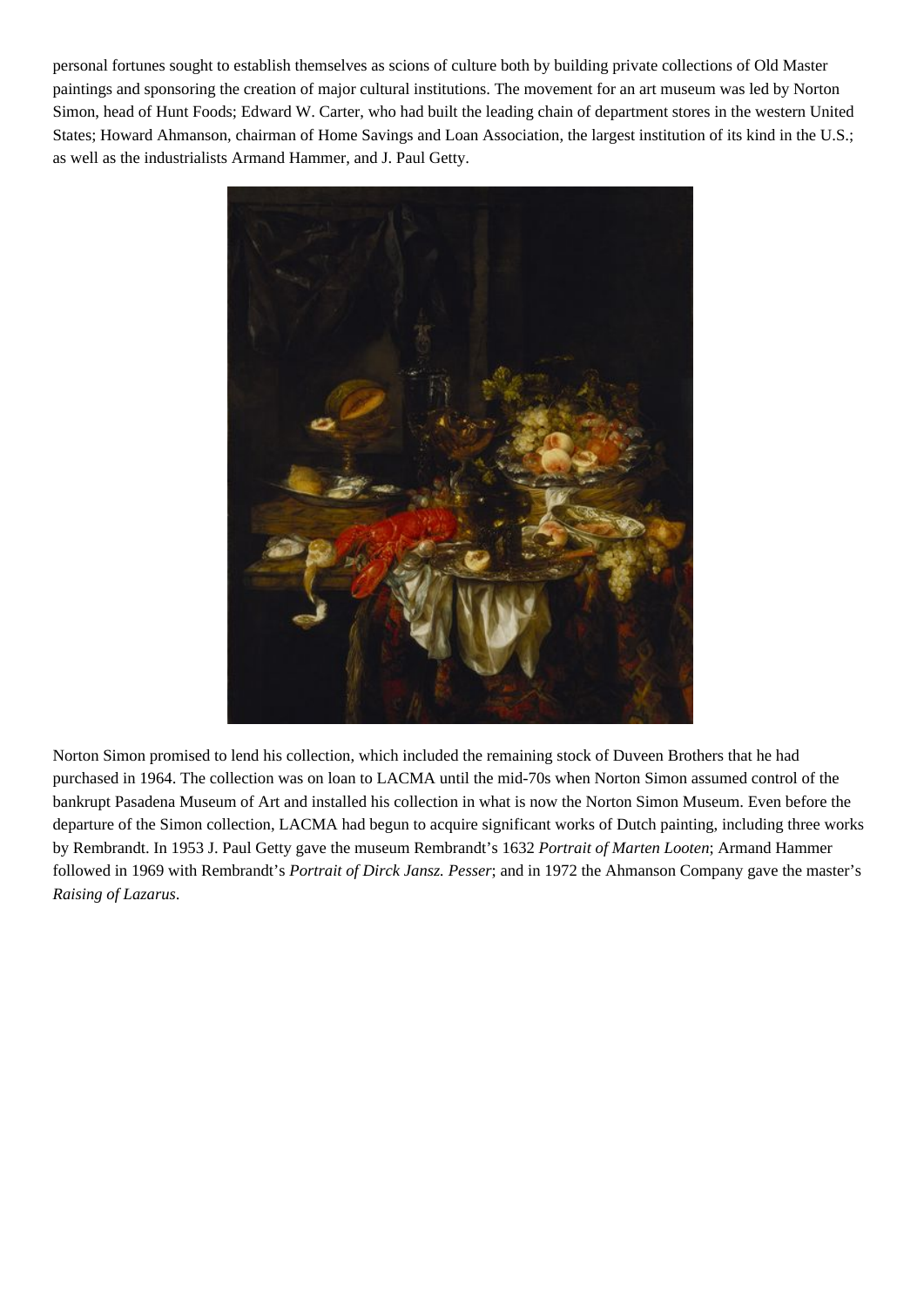

Four years later Armand Hammer bought Rembrandt's *Juno* as a promised gift for LACMA, but in 1988 he too rescinded the gift of his collection to LACMA and established the Hammer Museum.

Among the original founders, Howard Ahmanson and Edward Carter, the first chairman of LACMA's board of directors, remained steadfast in their commitment to the museum. Since the early 1970s the Ahmanson Foundation has encouraged and funded LACMA's purchase of major Old Master paintings and sculptures, including some of the most important Dutch and Flemish paintings in the collection. Among the early acquisitions were *The artist's studio* signed by both David Teniers and Jan de Heem, and Frans Hals' *Portrait of Pieter Tjarck*.

Since 1980 the Ahmanson Foundation has funded the acquisition of Hendrick Goltzius' *Danae*, admired by the painter and artists' biographer Karel van Mander when it was in the collection of Bartholomeus Ferreris in Leiden, as well as Jan Steen's *Samson and Delilah*, and Pieter Lastman's *Hagar and the Angel*. The acquisition of Carel Fabritius' *Mercury and Argus*, a work copied by Fragonard, places Rembrandt's *Lazarus* in the context of both teacher and student. Hendrick Honthorst's early masterpiece *Mocking of Christ*, acquired in 1999, was the first Dutch Caravaggesque painting to enter the collection in which there are significant Italian and French examples. LACMA's collection also includes Michiel Sweerts' famous *Plague in an Ancient City* and Jan de Bray's *Martyrdom of Saint Lawrence*, as well as Jan Boeckhorst's altarpiece for the tomb of Maria Snyders.

The Dutch paintings acquired by LACMA have been selected to complement the collection formed by Edward and Hannah Carter between the late 1960s and 1985 as a promised gift to the museum. The collection of 36 Dutch landscapes, still lifes, seascapes, architectural interiors, and cityscapes, which was exhibited in Los Angeles, Boston, and New York in 1982-1983, is admired for the high quality and incredible state of conservation of its paintings. Edward Carter died in 1994; following the death of his widow, Hannah, in April 2009, the paintings became part of LACMA's permanent collection.